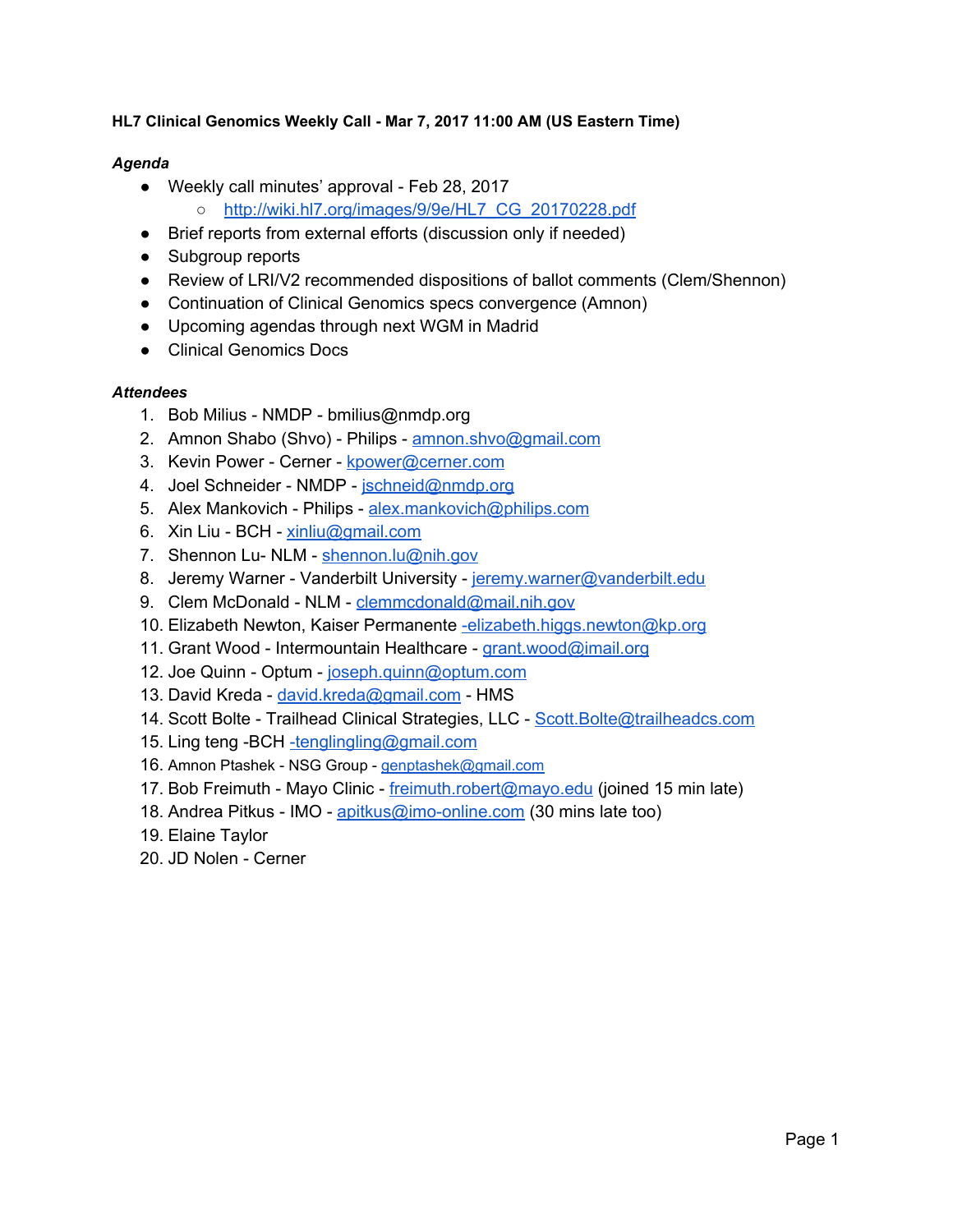# Weekly call minutes approval - Feb 28, 2017

- [http://wiki.hl7.org/index.php?title=File:HL7\\_CG\\_20170228.pdf](http://wiki.hl7.org/index.php?title=File:HL7_CG_20170228.pdf)
- motion to accept : Kevin
- 2nd: Amnon
- discussion
	- none
- **Vote** 
	- Yea: 16
	- Nay: 0
	- Abstain: Jeremy,

#### Upcoming agendas until Madrid

- Mar 7 Ballot reconciliation by Mar 12 V2, cont of specs convergence
- Mar 14 Final content approval by Mar 26 Pedigree? DAM discussion David Kreda
- Mar 28 **TBD**
- Apr 4 Madrid WGM agenda (needs to be posted by April 7)
- Apr 11 WHO joint prep?
- Apr 18 Grant: Review of HL7 CG Relationship with GA4GH to prep for strategy meeting for GA4GH to stay in sync with their 5 year plan.
- Apr 25 **TBD**
- May 2 **TBD**

#### Brief reports from external efforts

- GA4GH
	- nothing new
	- **National Academies** 
		- nothing new
- Clingen/Clinvar
	- nothing new
- GA4GH Variant Modeling Collaborative (VMC)
	- nothing new
- **NHGRI** 
	- nothing new

### Subgroup reports

- Modeling
	- nothing new
- FHIR
	- demo last week with MITRE, validation tool, synthetic populations
- V2
	- See below for V2 ballot disposition recommendations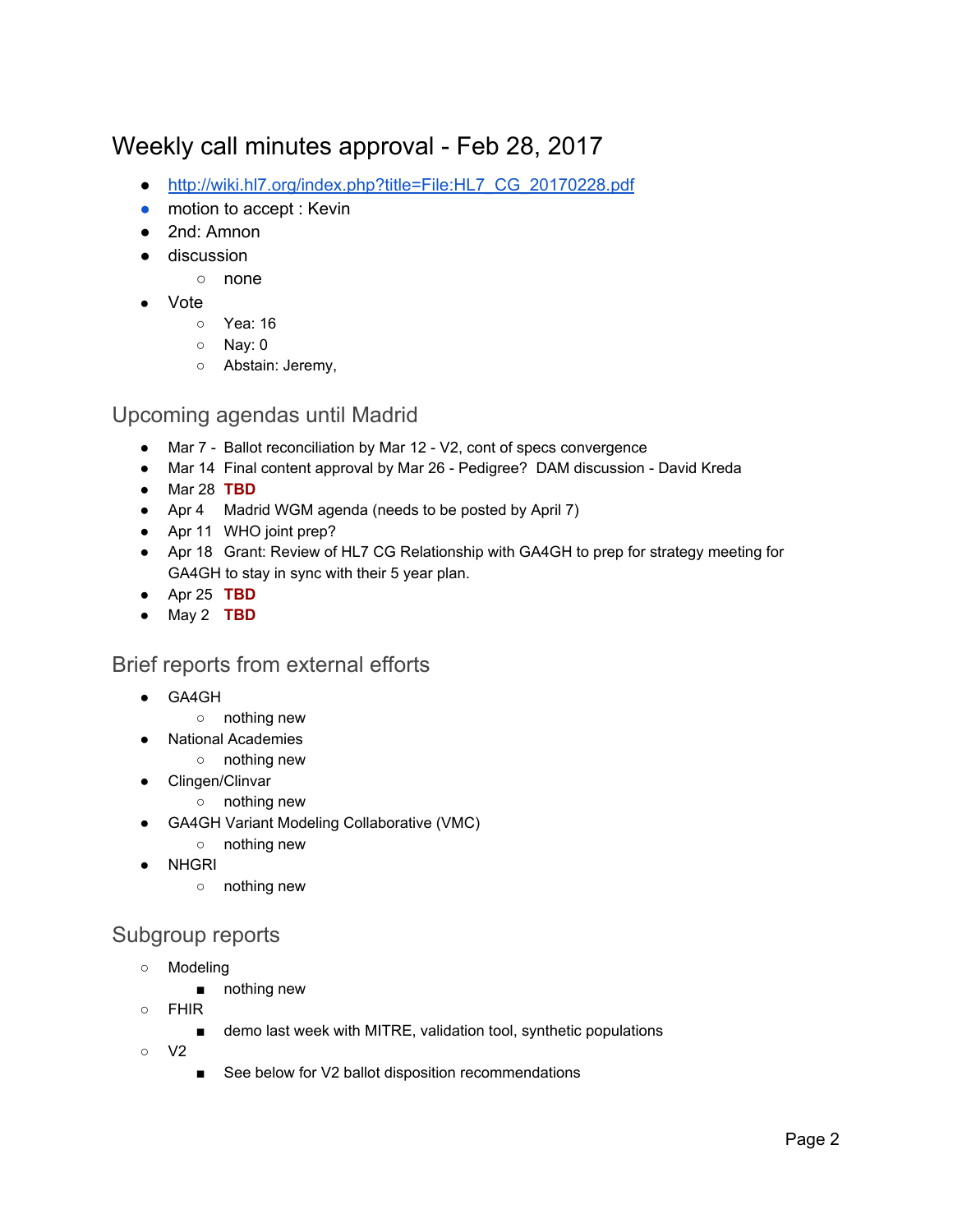### Review of LRI/V2 recommended dispositions of ballot comments (Clem/Shennon)

- See email from Shennon to listserv on Feb 28.
- Motion to accept recommended disposition described in spreadsheet that was email to listserv, and which has been uploaded to the document center [\(http://www.hl7.org/documentcenter/public/wg/clingenomics/V251\\_IG\\_LRI\\_R1\\_D3\\_2017](http://www.hl7.org/documentcenter/public/wg/clingenomics/V251_IG_LRI_R1_D3_2017JAN_Consolidated_20170301.xlsx) [JAN\\_Consolidated\\_20170301.xlsx](http://www.hl7.org/documentcenter/public/wg/clingenomics/V251_IG_LRI_R1_D3_2017JAN_Consolidated_20170301.xlsx) ), that don't belong to CG but rather reviewed by OO to be submitted to Orders and Observations for inclusion in the LRI ballot.
	- $\circ$  Motion = Shennon
	- $\circ$  2nd = Grant
	- Discussion none
	- Abstain Bob F., David K., Jeremy, Xin
	- Nay 14
	- Yea rest
- Motion to accept recommended dispositions described in spreadsheet that was email to listserv, and which has been uploaded to the document center

[\(http://www.hl7.org/documentcenter/public/wg/clingenomics/V251\\_IG\\_LRI\\_R1\\_D3\\_2017](http://www.hl7.org/documentcenter/public/wg/clingenomics/V251_IG_LRI_R1_D3_2017JAN_Consolidated_20170301.xlsx) [JAN\\_Consolidated\\_20170301.xlsx](http://www.hl7.org/documentcenter/public/wg/clingenomics/V251_IG_LRI_R1_D3_2017JAN_Consolidated_20170301.xlsx) ) for the comments that were not discussed in the January Working Group Meeting, be submitted to Orders and Observations for inclusion in the LRI ballot.

- Motion = Shennon
- $\circ$  2nd = Grant
- Discussion none
- Abstain Bob F., David K., Jeremy, Xin
- Nay 0
- Yea 14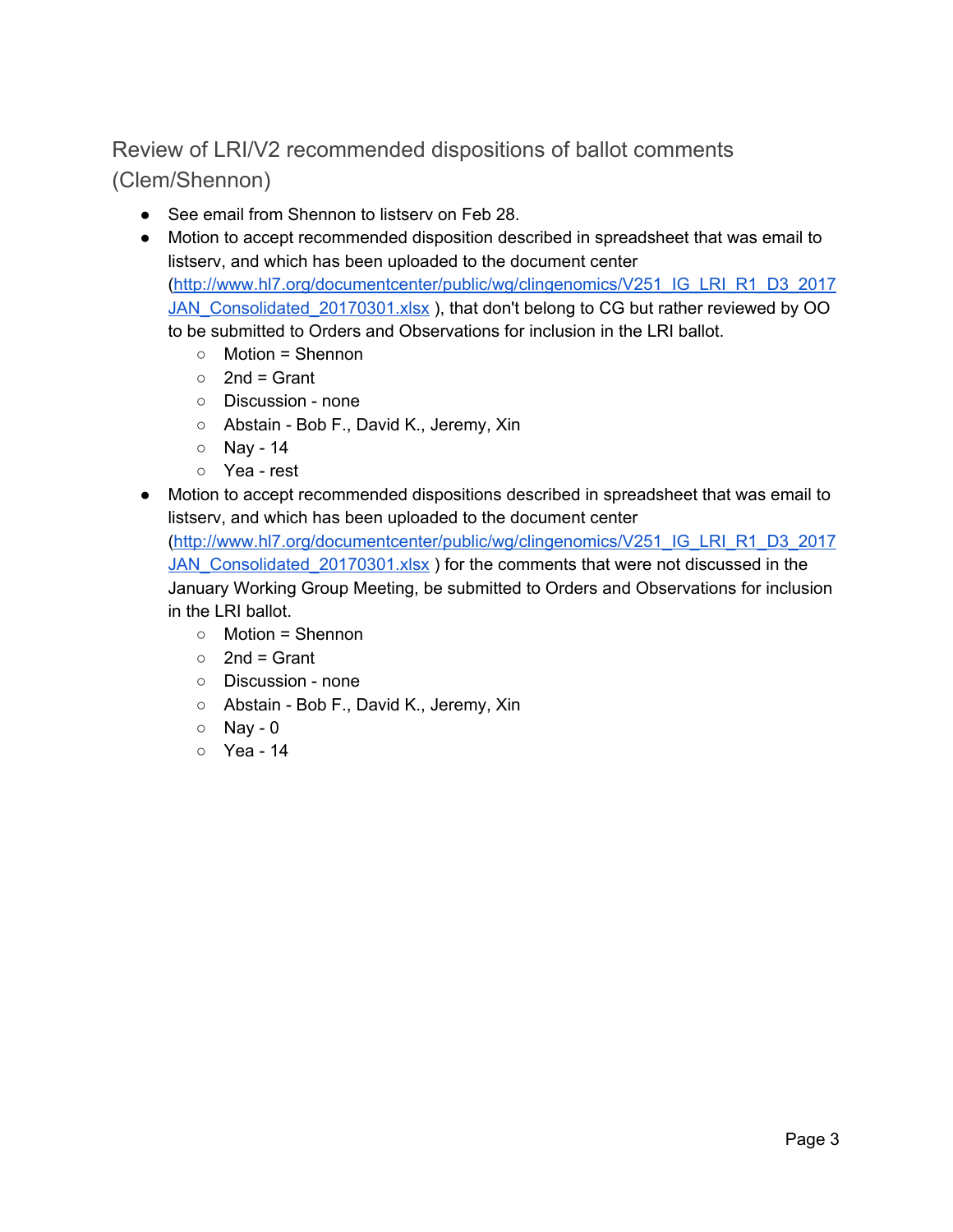### Continuation of Clinical Genomics specs convergence (Amnon)

● Amnon presented slide: How to align multiple and overlapping HL7 domain specification



- Clem does HL7 does this reconciliation of FHIR with domain models?
- David different families of standards have different purposes.
- Clem and Amnon would like to see this alignment process throughout HL7
- tightly or loosely aligned?
- David V3 is not being adopted, but V2 is still, because it has been already adopted by major vendors;
- Amon when V3 was started, it had the same enthusiasm around it as we now have for FHIR
- David vendors are actually implementing FHIR now, and is using the tools/languages that new developers are using -- like Cobol vs Python
- Kevin from an implementer's point of view, wouldn't look to the DIM for implementation, but rather at the tech specs. Good to have strong semantic foundation between standard families. It would slow things down too much if we try to harmonize at the lowest level.
- Clem complete interoperability is hard, but we should align as best we can.
- Bob F Domain models are most valuable when trying to map different systems. If one org using FHIR needs to interact with another system not using any kind of HL7, the domain model is very helpful to align/map. Also technologies change. Ten years from now, we'll probably be using something different from FHIR. Our domain can more easily adopt a new tech if we have a domain model.
- Bob M we need to make motion(s) and decide how we're to go forward. Think about what exactly is a motion you'd like to make, concisely stated without ambiguity.